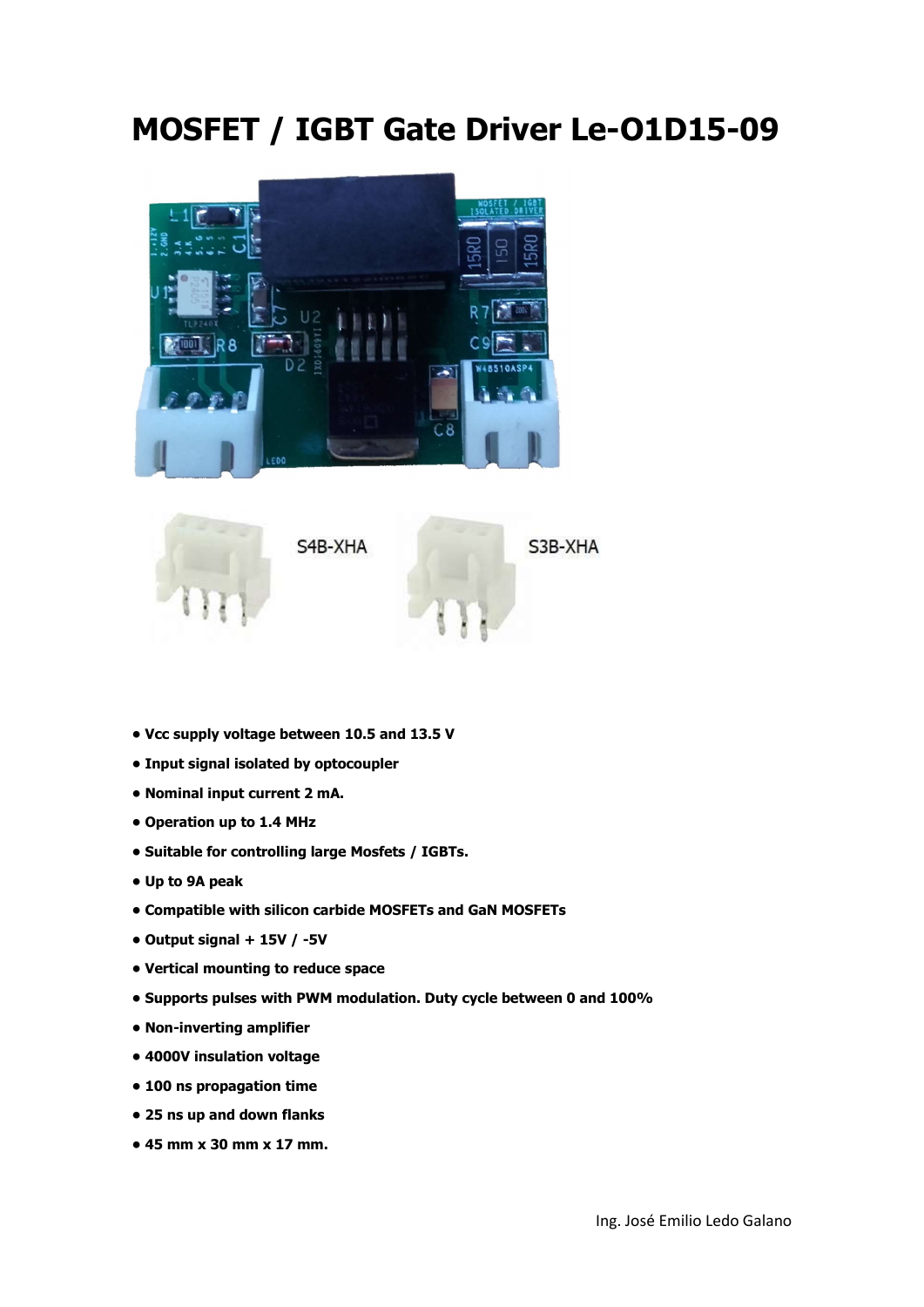The module has been designed using high quality components and high efficiency. It uses the IXDD609YI integrated circuit in its non-inverting variant, or the IXYS IXDI609YI in its inverting variant; These amplifiers have been implemented to control large MOSFETs and IGBTs, and their output signal can reach current peaks of up to 9 A.

The on and off time of the controlled MOSFET or IGBT can be modified by selecting other values for resistors R4, R5, R6. The C9 capacitor aims to decrease the Miller effect.

The control pulses reach the driver through the opto coupler TLP2405, which guarantees the necessary isolation. To achieve total isolation of the driver, it is powered from the Murata MGJ2D121505CS isolated DC-DC converter with an isolation voltage of 4000V.

The nominal input current of the opto coupler LED is 2 mA. The driver can be adapted to any type of logic, modifying the value of resistor R8.

The driver must be placed on the power board, as close as possible to the transistor to be controlled, to reduce the parasitic inductance. The connectors present in the module are: 03JQ-BT and 04JQ-BT of the JST company, so on the power board where they are to be used, the connectors S3B-XHA and S4B-XHA, female connectors that must be used They are supplied with each module.

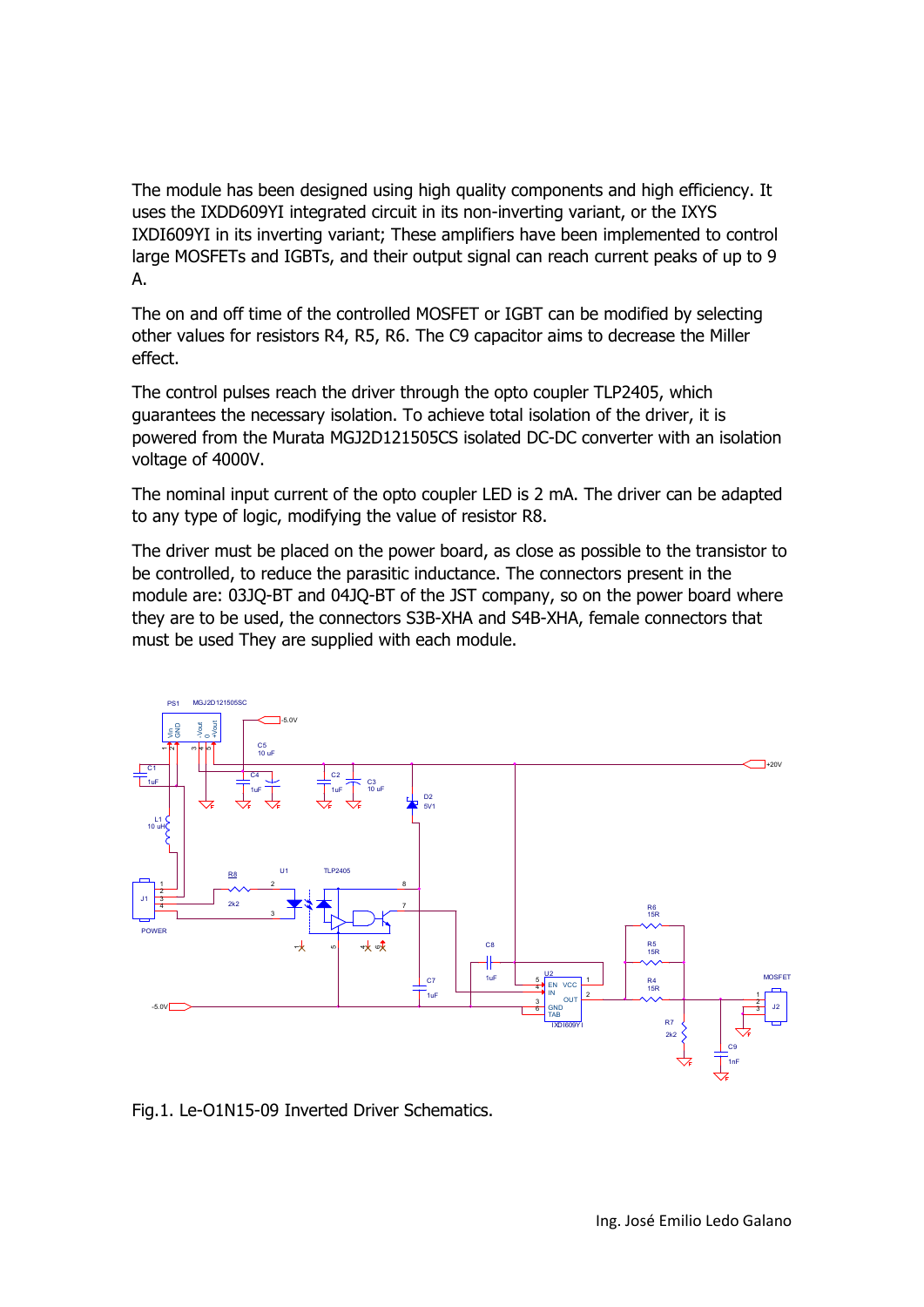

Fig.2. Le-O1D15-09 Schematics.



Fig.3. Signal in Gate off MOSFET IXFH50N60P3 from IXYS at 130 kHz.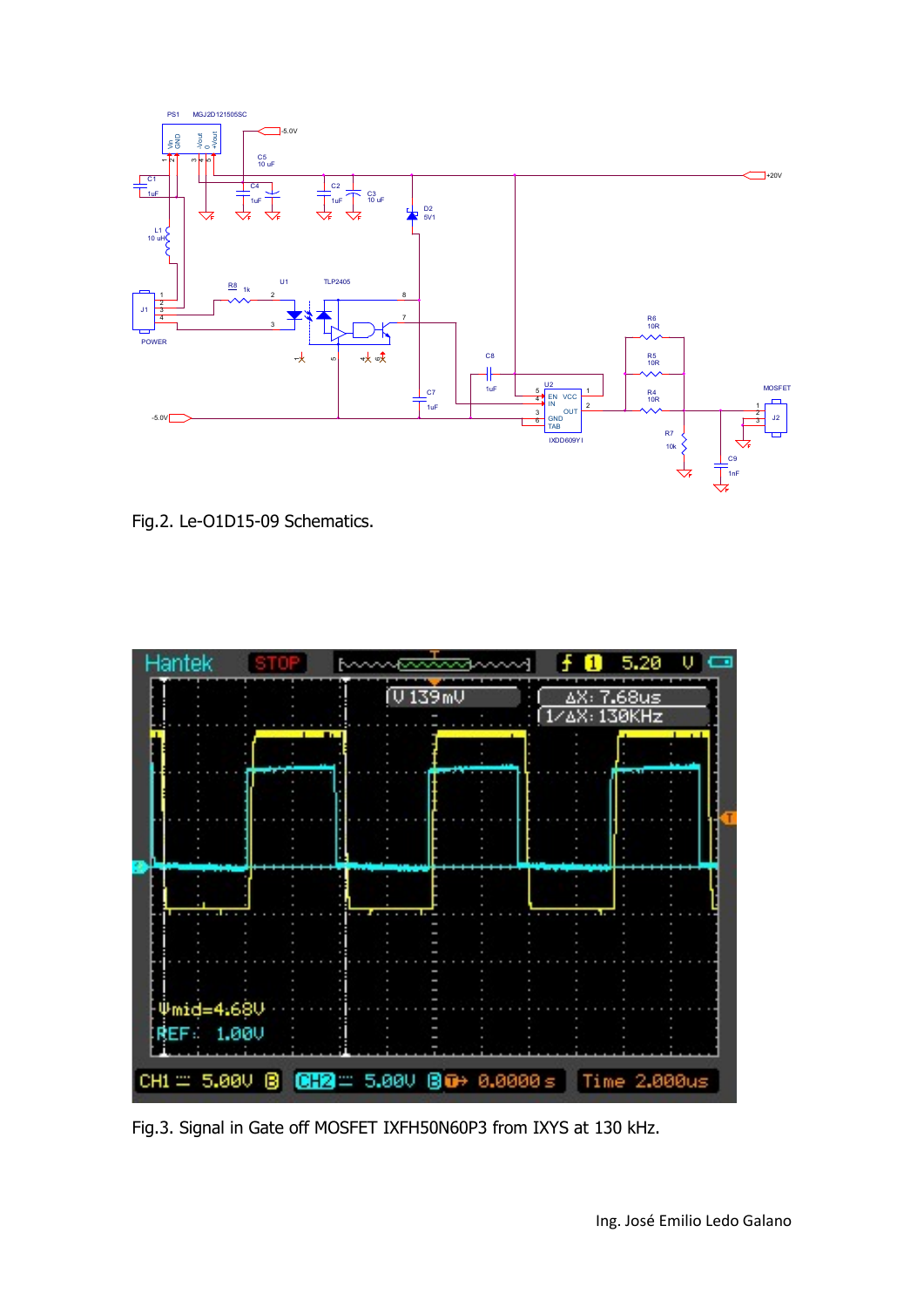

Fig.4. Amplifier output signal controlling the third generation SiC MOSFET C3M0065090 manufactured by Cree WolfSpeed.

Fig. 4 shows the driver's work on a Cree 40A and 900V silicon carbide transistor (WolfSpeed), which has an input capacitance around 660 pF. The frequency exceeds 1000 KHz. The blue curve is the control signal in the light emitting LED; the propagation time can be clearly seen, somewhat less than 200 ns. The rising and falling edges of the signal in the Gate of the transistor can be modified by means of resistors R4, R5 and R6.

The maximum operating frequency of the amplifier is 1.4 MHz and depends on the total capacitance between the gate and the supplier of the transistor to be controlled, so that the total power consumed does not exceed two Watts (it is the power of the DC-DC converter that feeds the circuit). In other words, the control power consumed by the transistor that is controlled must not exceed 2 W.

The necessary power for the control of a MOSFET or IGBT, we can calculate it knowing the input capacitance of the transistor or the load of the input circuit, parameters that appear in the datasheet of each transistor.  $P = C.f.V^2$ 

$$
P=Q.f.V
$$

Where P is the necessary power in Watts,

- C is the input capacitance in Faradios,
- Q is the the transistor input charge in Culombios,

f is the switching frequency in Hz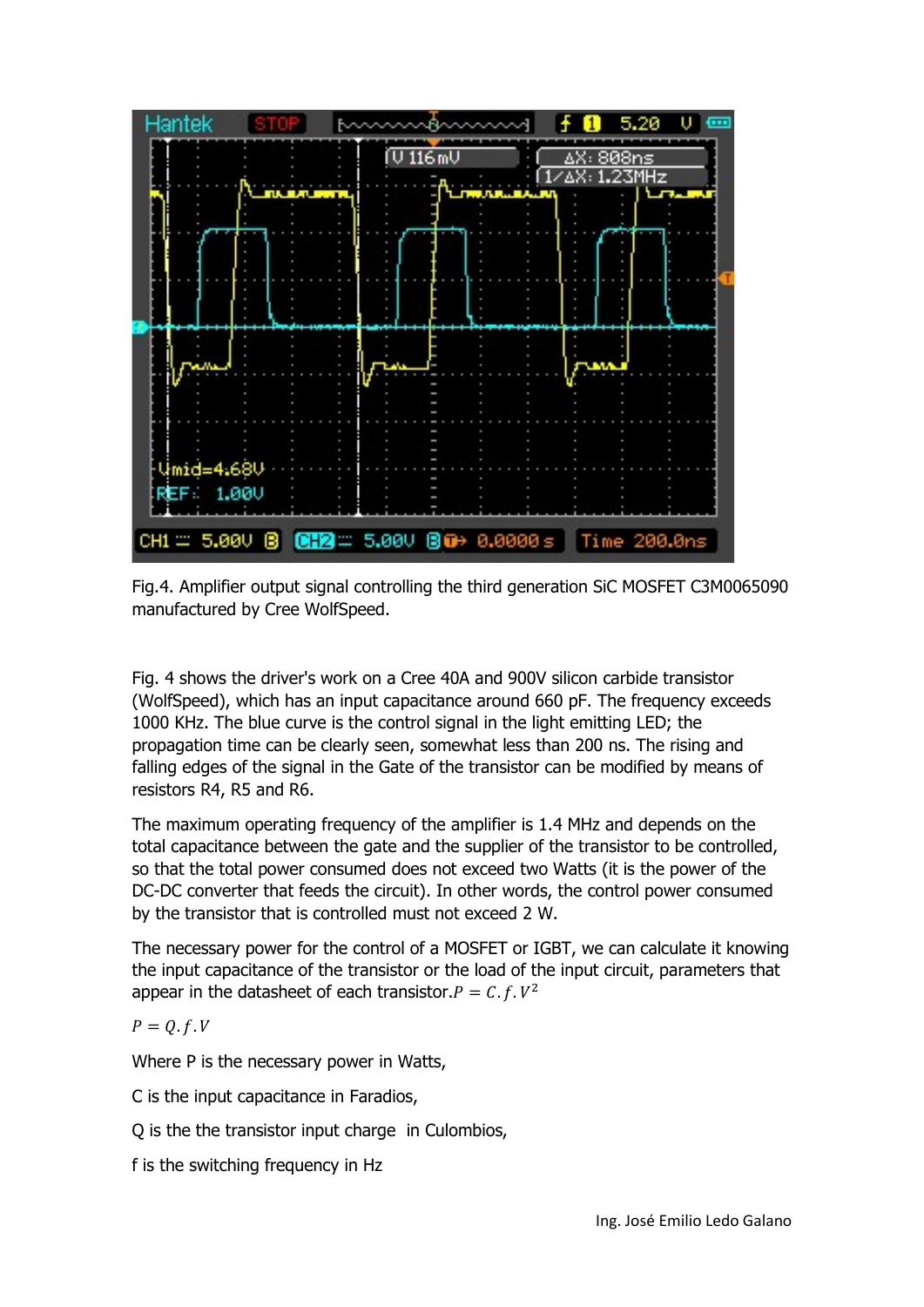V is the amplitude of the signal at the output of the amplifier from peak to peak ( $V =$ 15V)

For example, for the 80A and 600V MOSFET IXFK80N60P3 of IXYS whose input capacitance  $C = 13.1$  nF, the maximum switching frequency at which the amplifier can operate in a prolonged and safe manner would be:

$$
f_{max} = \frac{P}{C.V^2} = \frac{2}{13.1E - 9.15^2} = 678541 Hz \approx 679 kHz
$$

For the 35A and 1200V silicon carbide MOSFET manufactured by Rohm SCT2080KE, the input capacitance is 2080 pF. In this case our driver could work up to a frequency of:

$$
f_{max} = \frac{P}{C.V^2} = \frac{2}{2.08E - 9.15^2} = 4274 \text{ kHz}
$$

In practice, the input capacitance of the transistor is not constant or linear, and is strongly affected by the Miller effect, so its actual value is greater than that shown in the datasheet. Therefore, the maximum real frequency is much lower than that obtained by the above formula, especially when working with supply voltages higher than 500V.

The table shows the frequencies obtained in the practical tests with different high voltage devices.

| <b>MAX FREQUENCY,</b><br><b>kHz</b> | <b>MOSFET</b>   |       | <b>INPUT</b><br><b>CAPACITANCE, pF</b> |
|-------------------------------------|-----------------|-------|----------------------------------------|
| 1350                                | C3M0065090D     | (SiC) | 660                                    |
| 1100                                | C3M0065090D X 2 | (SiC) | 1320                                   |
| 1000                                | C2M040120D      | (SiC) | 1900                                   |
| 900                                 | SCH2080KE       | 'SiC) | 1850                                   |
| 450                                 | IXFH50N60P3     | 〔Si)  | 6300                                   |
| 320                                 | IXFK80N60P3     | (Si   | 13000                                  |
| 1000                                | TPH3205WSBQA    | GaN)  | 2200                                   |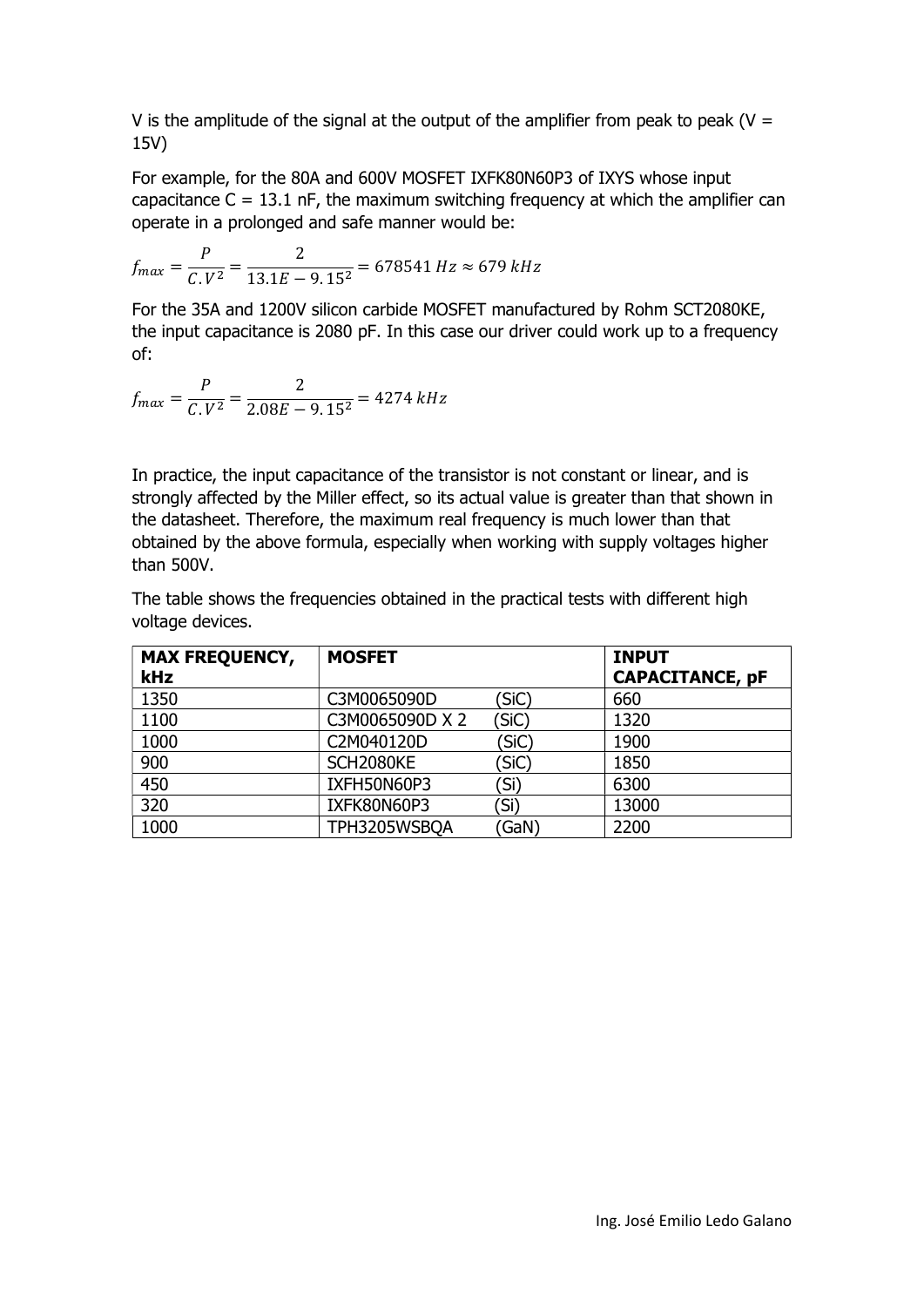

Fig.5. Pcb Footprint.



Fig.6. Estructura del nombre de los componentes de la serie.